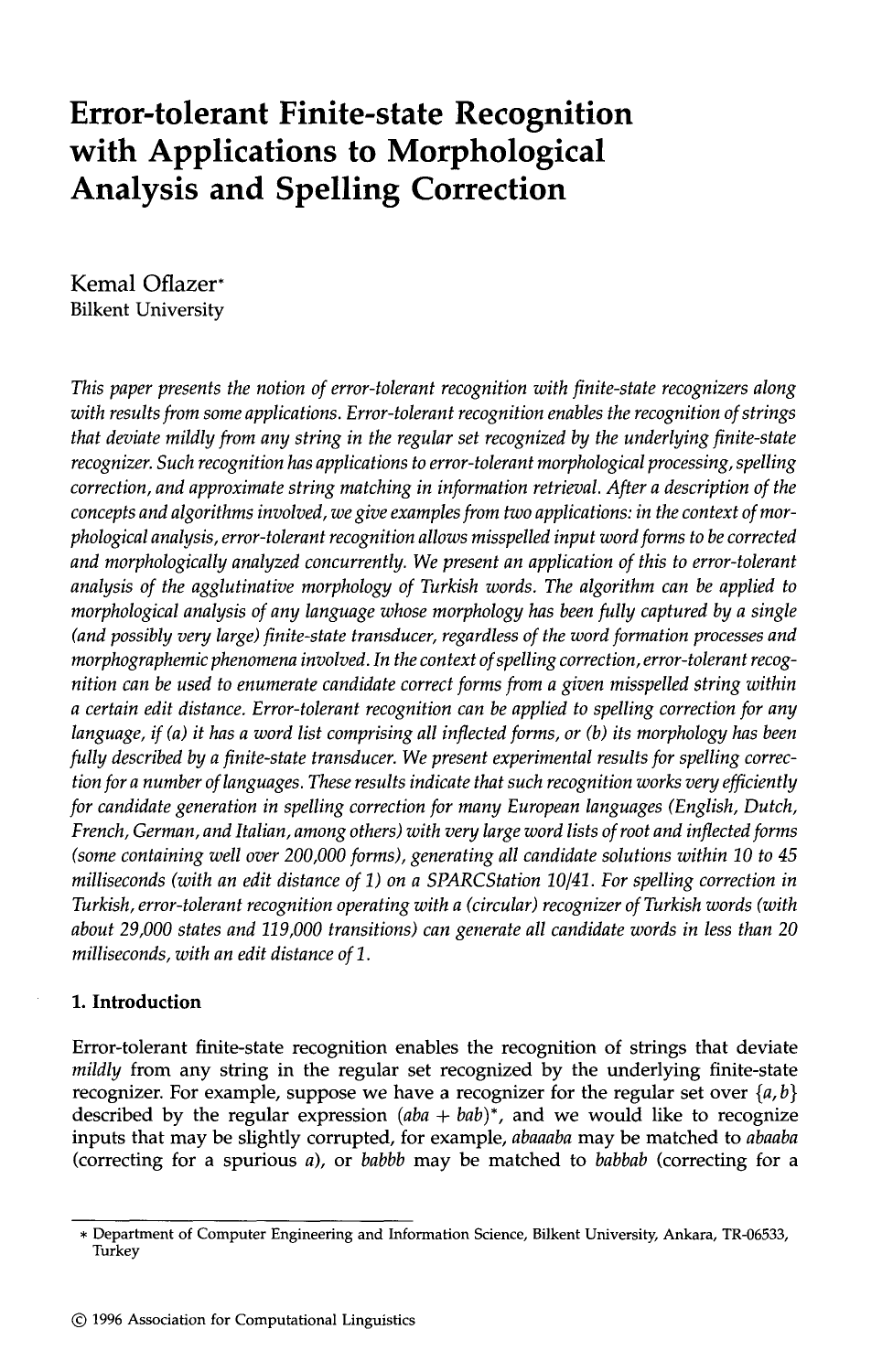deletion), or *ababba* may be matched to either *abaaba* (correcting a b to an a) or to *ababab*  (correcting the reversal of the last two symbols). Error-tolerant recognition can be used in many applications that are based on finite-state recognition, such as morphological analysis, spelling correction, or even tagging with finite-state models (Voutilainen and Tapanainen 1993; Roche and Schabes 1995). The approach presented in this paper uses the finite-state recognizer built to recognize the regular set, but relies on a very efficiently controlled recognition algorithm based on depth-first searching of the state graph of the recognizer. In morphological analysis, misspelled input word forms can be corrected and morphologically analyzed concurrently. In the context of spelling correction, error-tolerant recognition can universally be applied to the generation of candidate correct forms for any language, provided it has a word list comprising all inflected forms, or its morphology has been fully described by automata such as two-level finite-state transducers (Karttunen and Beesley 1992; Karttunen, Kaplan, and Zaenen 1992). The algorithm for error-tolerant recognition is very fast and applicable to languages that have productive compounding, or agglutination, or both, as word formation processes.

There have been a number of approaches to error-tolerant searching. Wu and Manber (1991) describe an algorithm for fast searching, allowing for errors. This algorithm (called agrep) relies on a very efficient pattern matching scheme whose steps can be implemented with arithmetic and logical operations. It is most efficient when the size of the pattern is limited to 32 to 64 symbols, though it allows for an arbitrary number of insertions, deletions, and substitutions. It is particularly suitable when the pattern is small and the sequence to be searched is large. Myers and Miller (1989) describe algorithms for approximate matching to regular expressions with arbitrary costs, but like the algorithm described in Wu and Manber, these are best suited to applications where the pattern or the regular expression is small and the sequence is large. Schneider, Lim, and Shoaff (1992) present a method for imperfect string recognition using fuzzy logic. Their method is for context-free grammars (hence, it can be applied to finite state recognition as well), but it relies on introducing new productions to allow for errors; this may increase the size of the grammar substantially.

# **2. Error-tolerant Finite-State Recognition**

We can informally define error-tolerant recognition with a finite-state recognizer as the recognition of all strings in the regular set (accepted by the recognizer), and additional strings that can be obtained from any string in the set by a small number of unit editing operations.

The notion of error-tolerant recognition requires an error metric for measuring how much two strings deviate from each other. The **edit distance** between two strings measures the minimum number of unit editing operations of **insertion, deletion, replacement** of a symbol, and **transposition** of adjacent symbols (Damerau 1964) that are necessary to convert one string into another. Let  $Z = z_1, z_2, \ldots, z_p$  denote a generic string of  $p$  symbols from an alphabet  $A$ .  $Z[j]$  denotes the initial substring of any string Z up to and including the  $j<sup>th</sup>$  symbol. We will use X (of length m) to denote the misspelled string, and  $Y$  (of length  $n$ ) to denote the string that is a (possibly partial) candidate string. Given two strings X and Y, the edit distance  $ed(X[m], Y[n])$  computed according to the recurrence below (Du and Chang 1992) gives the minimum number of unit editing operations required to convert one string to the other.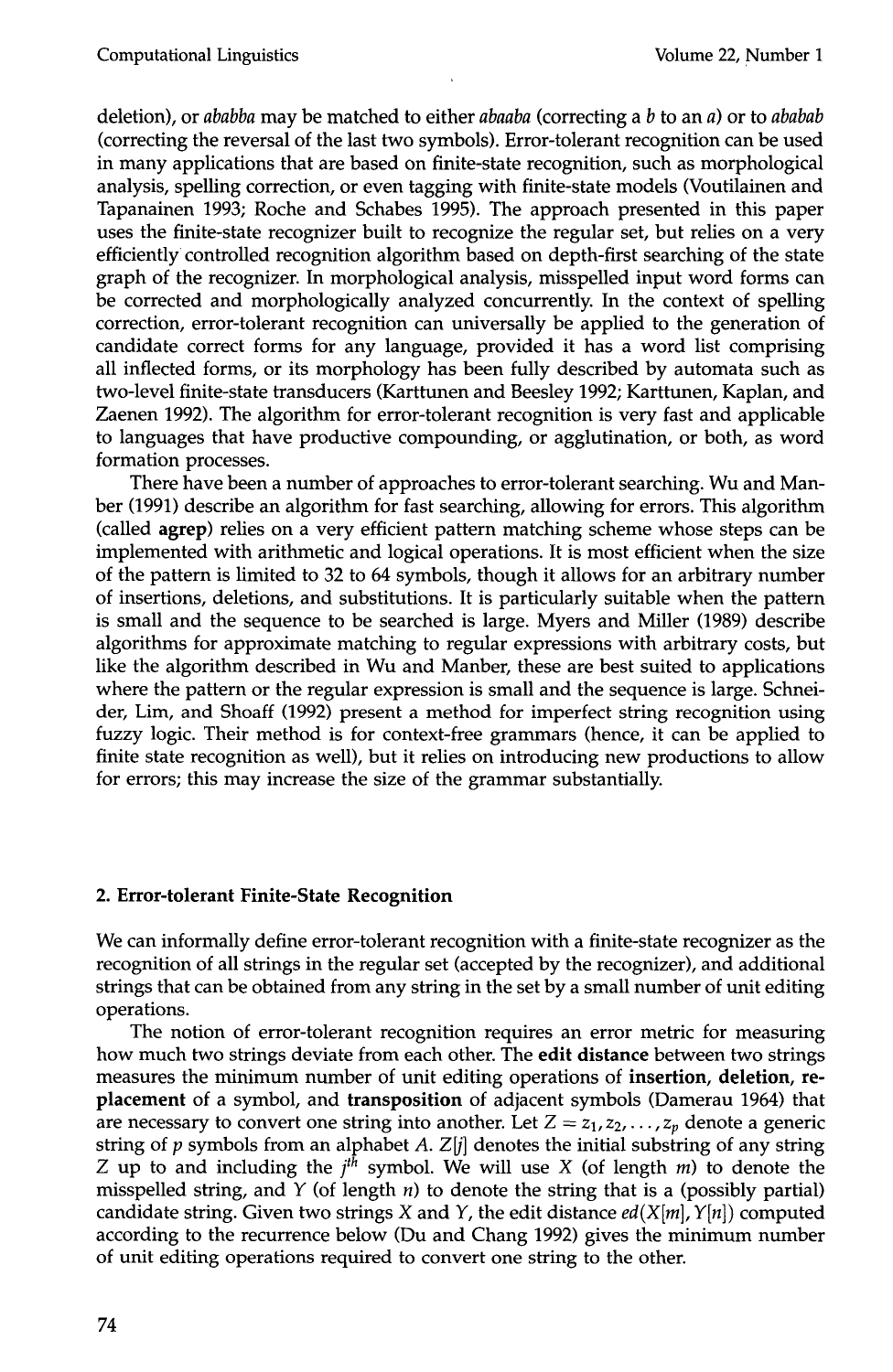$$
ed(X[i + 1], Y[j + 1]) = ed(X[i], Y[j])
$$
if  $x_{i+1} = y_{j+1}$   
\n
$$
= 1 + min\{ed(X[i - 1], Y[j - 1]),
$$
if both  $x_i = y_{j+1}$   
\n
$$
ed(X[i], Y[j + 1])\}
$$
and  $x_{i+1} = y_j$   
\n
$$
ed(X[i], Y[j + 1])
$$
  
\n
$$
= 1 + min\{ed(X[i], Y[j]),
$$
  
\n
$$
ed(X[i], Y[j + 1])\}
$$
  
\n
$$
ed(X[i], Y[j + 1])
$$
  
\n
$$
ed(X[i], Y[j + 1])
$$
  
\n
$$
ed(X[i], Y[j + 1])
$$
  
\n
$$
ed(X[i], Y[j + 1])
$$
  
\n
$$
ed(X[i], Y[j]) = i
$$
  
\n
$$
od(X[i], Y[j]) = ed(X[i], Y[-1]) = max(m, n)
$$
  
\n(boundary definitions)

For example, *ed*(*recoginze*, *recognize*) = 1, since transposing *i* and *n* in the first string would give the second. Similarly, *ed(sailn,failing)* = 3 since one could change the initial s of the first string to f, insert an i before the n, and insert a g at the end to obtain the second string.

A (deterministic) finite-state recognizer, R, is described by a 5-tuple  $R = (Q, A, \delta, A)$  $q_0$ , F) with Q denoting the set of states, A denoting the input alphabet,  $\delta: Q \times A \rightarrow Q$ denoting the state transition function,  $q_0 \in Q$  denoting the initial state, and  $F \subseteq Q$ denoting the final states (Hopcroft and Ullman 1979). Let  $L \subseteq A^*$  be the regular language accepted by R. Given an edit distance error threshold  $t > 0$ , we define a string  $X[m] \notin L$  to be recognized by R with an error at most t, if the set

$$
C = \{Y[n] \mid Y[n] \in L \text{ and } ed(X[m], Y[n]) \leq t\}
$$

is not empty.

## **2.1 An Algorithm for Error-tolerant Recognition**

Any finite-state recognizer can also be viewed as a directed graph with arcs labeled with symbols in  $A<sup>1</sup>$  Standard finite-state recognition corresponds to traversing a path (possibly involving cycles) in the graph of the recognizer, starting from the start node, to one of the final nodes, so that the concatenation of the labels on the arcs along this path matches the input string. For error-tolerant recognition, one needs to find *all* paths from the start node to one of the final nodes, so that when the labels on the links along a path are concatenated, the resulting string is within a given edit distance threshold t, of the (erroneous) input string. With  $t > 0$ , the recognition procedure becomes a search on this graph, as shown in Figure 1.

Searching the graph of the recognizer has to be fast if error-tolerant recognition is to be of any practical use. This means that paths that can lead to no solutions must be pruned, to limit the search to a very small percentage of the search space. Thus, we need to make sure that any candidate string generated as the search is being performed does not deviate from certain initial substrings of the erroneous string by more than the allowed threshold. To detect such cases, we use the notion of a **cut-off** 

<sup>1</sup> We use *state* interchangably with *node,* and *transition* interchangeably with *arc.*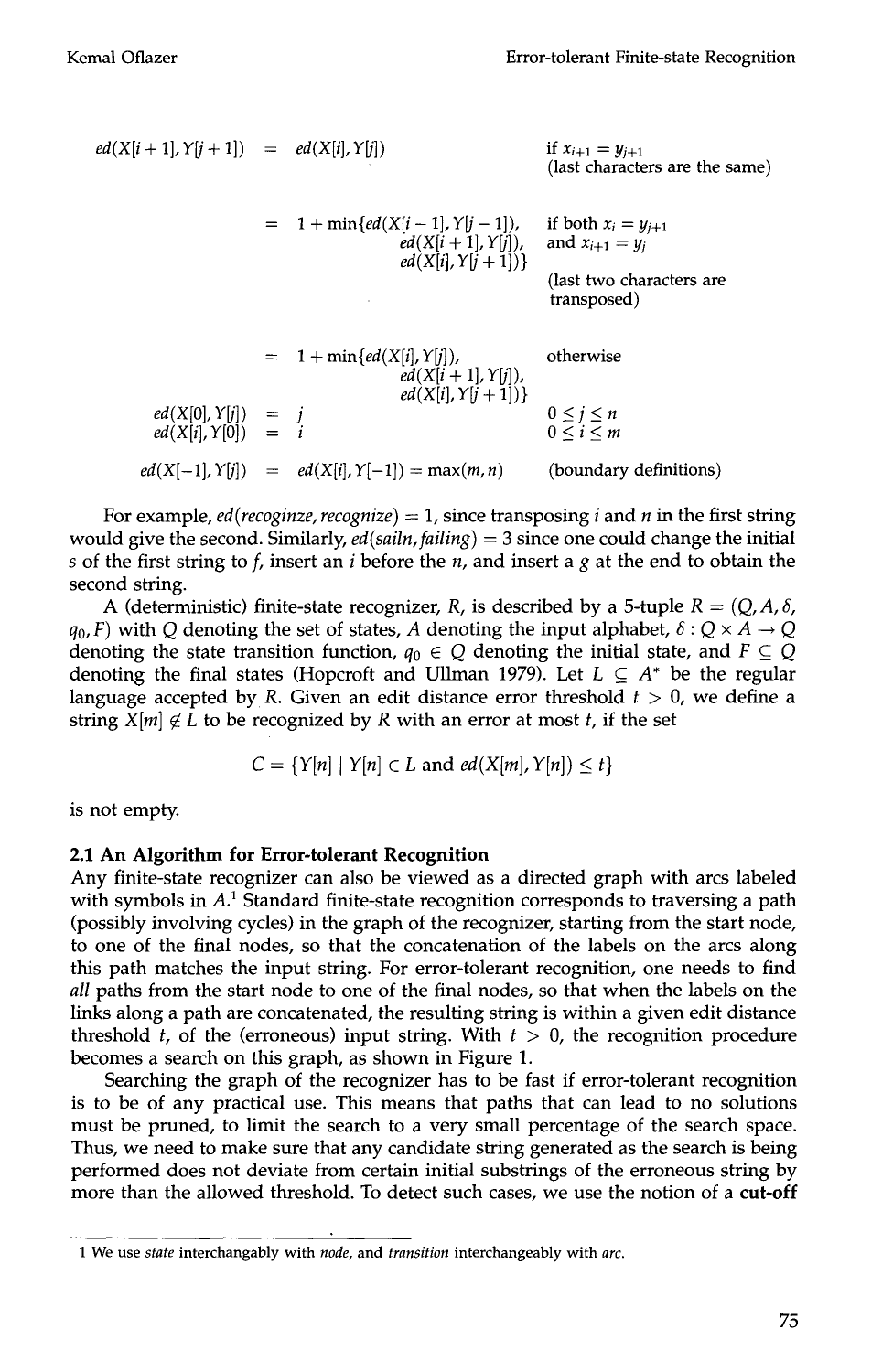



edit distance. The cut-off edit distance measures the minimum edit distance between an initial substring of the incorrect input string, and the (possibly partial) candidate correct string. Let  $Y$  be a partial candidate string whose length is n, and let X be the incorrect string of length m. Let  $l = \max(1, n - \overline{t})$  and  $u = \min(m, n + \overline{t})$ . The cut-off edit distance *cuted*( $X[m], Y[n]$ ) is defined as

$$
cuted(X[m], Y[n]) = \min_{l \leq i \leq u} ed(X[i], Y[n]).
$$

For example, with  $t = 2$ :

$$
cuted(repter, repo) = min\{ed(re, repo) = 2,
$$
  
\n
$$
ed(repr, repo) = 1,
$$
  
\n
$$
ed(repr, repo) = 1,
$$
  
\n
$$
ed(reprt, repo) = 2,
$$
  
\n
$$
ed(repre, repo) = 3\} = 1.
$$

Note that, except at the boundaries, the initial substrings of the incorrect string X considered are of length  $n - t$  to length  $n + t$ . Any initial substring of X shorter than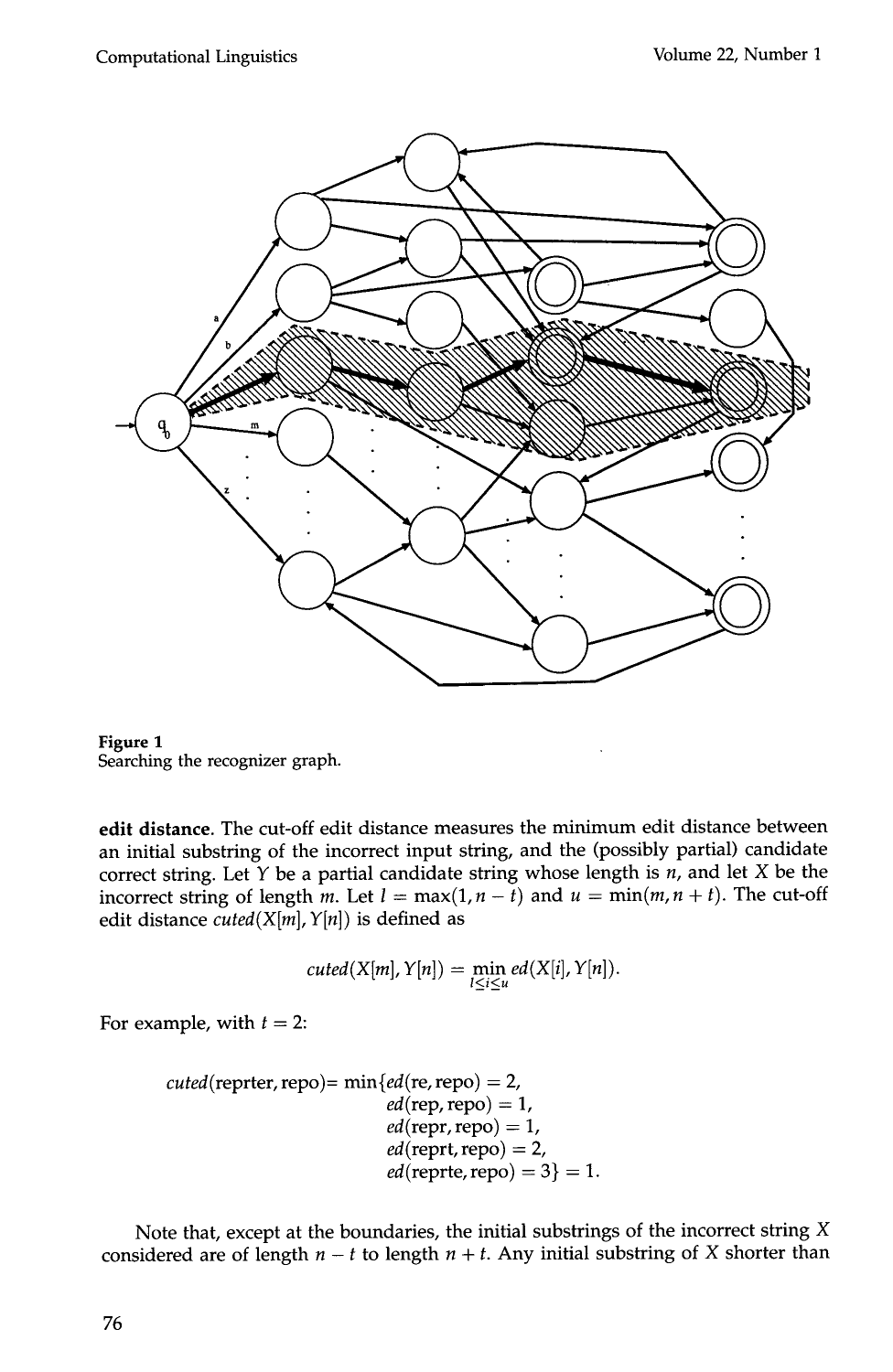



 $n - t$  needs more than t insertions, and any initial substring of X longer than  $n + t$ requires more than  $t$  deletions, to at least equal  $Y$  in length, violating the edit distance constraint (see Figure 2).

Given an incorrect string  $X$ , a partial candidate string  $Y$  is generated by successively concatenating relevant labels along the arcs as transitions are made, starting with the start state. Whenever we extend  $Y$ , we check if the cut-off edit distance of X and the partial  $Y$  is within the bound specified by the threshold  $t$ . If the cut-off edit distance goes beyond the threshold, the last transition is backed off to the source node (in parallel with the shortening of  $Y$ ) and some other transition is tried. Backtracking is recursively applied when the search cannot be continued from that state. If, during the construction of  $Y$ , a final state is reached without violating the cut-off edit distance constraint, and ed(X[m],  $Y[n]$ )  $\leq t$  at that point, then Y is a valid correct form of the incorrect input string. $2$ 

Denoting the states by subscripted  $q's (q_0)$  being the initial state) and the symbols in the alphabet (and labels on the directed edges) by  $a$ , we present the algorithm for generating all Y's by a (slightly modified) depth-first probing of the graph in Figure 3. The crucial point in this algorithm is that the cut-off edit distance computation can be performed very efficiently by maintaining a matrix  $H$ , an  $m$  by  $n$  matrix with element  $H(i,j) = ed(X[i], Y[j])$  (Du and Chang 1992). We can note that the computation of the element  $H(i + 1, j + 1)$  recursively depends on only  $H(i,j)$ ,  $H(i, j + 1)$ ,  $H(i + 1, j)$  and  $H(i - 1, j - 1)$ , from the earlier definition of edit distance (see Figure 4).

During the depth-first search of the state graph of the recognizer, entries in column  $n$  of the matrix  $H$  have to be (re)computed only when the candidate string is of

<sup>2</sup> Note that this check is essential, since we may come to other irrelevant final states during the search.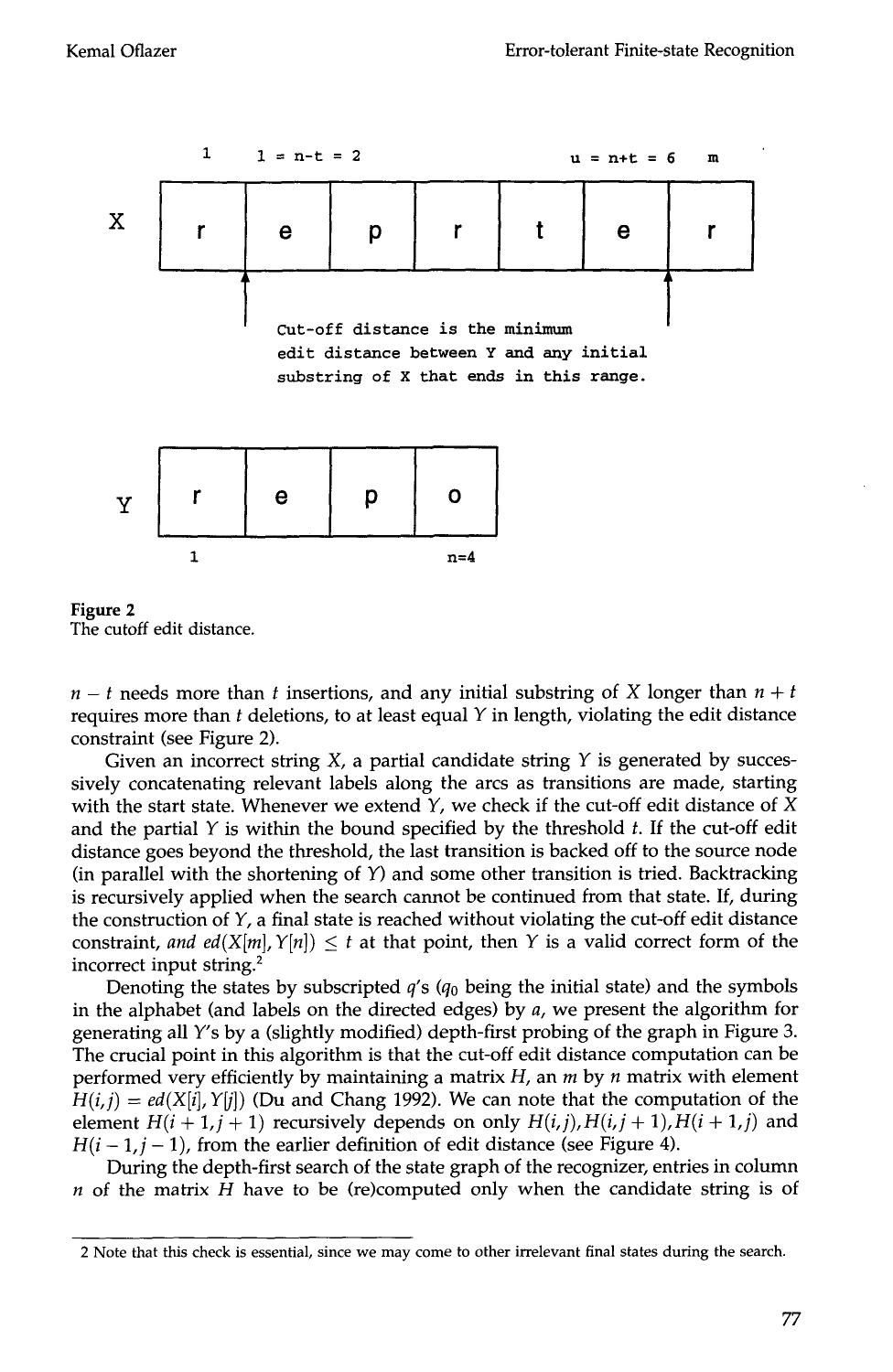```
/*push empty candidate, and start node to start search */ 
push((\epsilon, q_0))while stack not empty 
    begin 
        pop((Y', q_i)) /* pop partial surface string Y<sup>'</sup>
                        and the node */ 
        for all q_i and a such that \delta(q_i, a) = q_ibegin /* extend the candidate string */ 
               Y = concat(Y', a) /* n is the current length of Y * / Y/* check if Y has deviated too much, if not push */if cuted(X[m], Y[n]) \leq t then push((Y, q_i))/* also see if we are at a final state */ 
               if ed(X[m], Y[n]) < t and q_i \in F then output Y
           end 
    end
```
Algorithm for error-tolerant recognition.

|                       | $\cdots$     |            |                   |          |
|-----------------------|--------------|------------|-------------------|----------|
|                       |              |            |                   |          |
| $\dddot{\phantom{0}}$ | $H(i-1,j-1)$ |            |                   |          |
|                       |              | H(i,j)     | $H(i, j + 1)$     |          |
|                       | .            | $H(i+1,j)$ | $H(i + 1, j + 1)$ | $\cdots$ |
|                       |              |            |                   |          |
|                       |              |            |                   |          |

#### **Figure 4**

Computation of the elements of the H matrix.

length n. During backtracking, the entries for the last column are discarded, but the entries in prior columns are still valid. Thus, all entries required by  $H(i + 1, j + 1)$ , except  $H(i, j + 1)$ , are already available in the matrix in columns  $i - 1$  and i. The computation of *cuted*( $X[m], Y[n]$ ) involves a loop in which the minimum is computed. This loop (indexing along column  $j+1$ ) computes  $H(i, j+1)$  before it is needed for the computation of  $H(i + 1, j + 1)$ .

We present in Figure 5 an example of this search algorithm for a simple finite-state recognizer for the regular expression *(aba + bab)\*,* and the search graph for the input string *ababa.* The thick circles from left to right indicate the nodes at which we have the matching strings *abaaba, ababab,* and *bababa,* respectively. Prior visits to the final state 1 violate the final edit distance constraint. (Note that the visit order of siblings depends on the order of the outgoing arcs from a state.)

## **3. Application to Error-tolerant Morphological Analysis**

Error-tolerant finite-state recognition can be applied to morphological analysis. Instead of rejecting a given misspelled form, the analyzer attempts to apply the morphological analysis to forms that are within a certain (configurable) edit distance of the incorrect form. Two-level transducers (Karttunen and Beesley 1992; Karttunen, Kaplan, and Zaenen 1992) provide a suitable model for the application of error-tolerant recognition. Such transducers capture all morphotactic and morphographemic phenomena, as well as alternations in the language, in a uniform manner. They can be abstracted as finitestate transducers over an alphabet of lexical and surface symbol pairs 1 : s, where either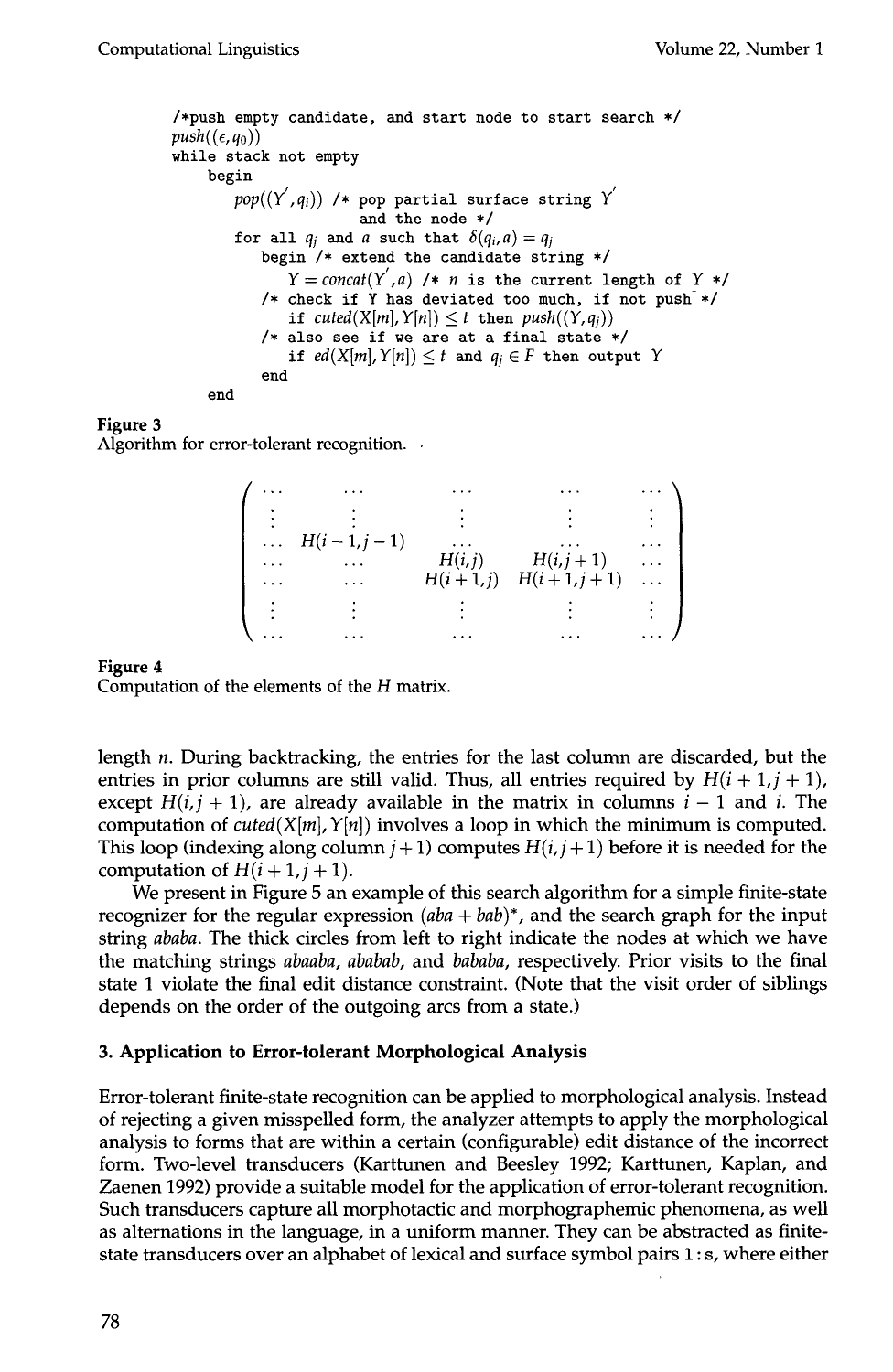

Search graph for matching ababa with threshold 1

Recognizer for *(aba + bab)\** and search graph for *ababa.* 

1 or s (but not both) may be the null symbol 0. It is possible to apply error-tolerant recognition to languages whose word formations employ productive compounding, or agglutination, or both. In fact, error-tolerant recognition can be applied to any language whose morphology has been described completely as one (very large) finitestate transducer. Full-scale descriptions using this approach already exist for a number of languages such as English, French, German, Turkish, and Korean (Karttunen 1994).

Application of error-tolerant recognition to morphological analysis proceeds as described earlier. After a successful match with a surface symbol, the corresponding lexical symbol is appended to the output gloss string. During backtracking the candidate surface string and the gloss string are again shortened in tandem. The basic algorithm for this case is given in Figure  $6<sup>3</sup>$  The actual algorithm is a slightly optimized version of this, in which transitions with null surface symbols are treated as special during forward and backtracking traversals to avoid unnecessary computations of the cut-off edit distance.

<sup>3</sup> Note that transitions are now labeled with  $l$  : s pairs.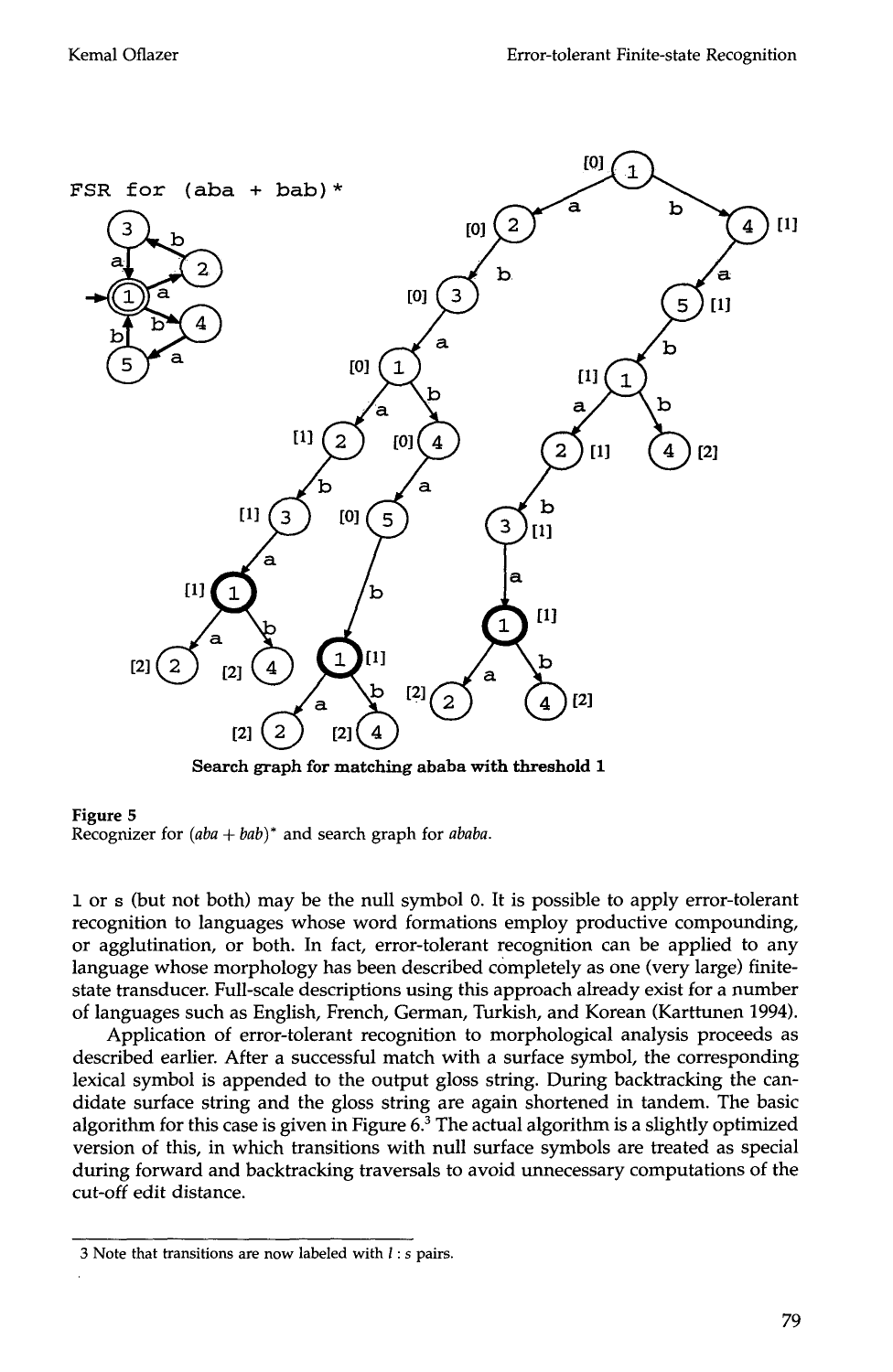```
/~push empty candidate string, and start node 
to start search on to the stack */
push((\epsilon, \epsilon, q_0))while stack not empty 
    begin 
        pop((surface',lexical',qi)) /* pop partial strings 
                and the node from the stack */
        for all q_i and l:s such that \delta(q_i,l:s) = q_ibegin /* extend the candidate string */surface = concat (surface', s) 
                if cuted(X[m], surface[n]) \leq t then
                   begin 
                        lexical = concat(lexical', 1) 
                        push((surface, lexical, a_i))if ed(X[m], surface[n]) \leq t and q_i \in F then
                           output lexical 
                   end 
            end 
    end
```
Algorithm for error-tolerant morphological analysis.

We can demonstrate error-tolerant morphological analysis with a two-level transducer for the analysis of Turkish morphology. Agglutinative languages, such as Turkish, Hungarian or Finnish, differ from languages like English in the way lexical forms are generated. Words are formed by productive affixations of derivational and inflectional affixes to roots or stems, like beads on a string (Sproat 1992). Furthermore, roots and affixes may undergo changes due to various phonetic interactions. A typical nominal or verbal root gives rise to thousands of valid forms that never appear in the dictionary. For instance, we can give the following (rather exaggerated) adverb example from Turkish:

## *uygarla~tzramayabileceklerimizdenmi~sinizcesine*

whose root is the adjective *uygar* 'civilized'. 4 The morpheme breakdown (with morphological glosses underneath) is:<sup>5</sup>

| uygar           | $+$ las | $+t\imath r$                                                | +ama +yabil +ecek         |                           |
|-----------------|---------|-------------------------------------------------------------|---------------------------|---------------------------|
| civilized +AtoV |         | +CAUS                                                       |                           | $+NEG + POT + VtoA(AtoN)$ |
| +ler -          | $+imiz$ | +den                                                        | $+mis$ $+siniz$ $+cesine$ |                           |
| +3PL.           |         | $+$ POSS-1PL $+$ ABL $(+$ NtoV) $+$ PAST $+$ 2PL $+$ VtoAdv |                           |                           |

The portion of the word following the root consists of 11 morphemes, each of which either adds further syntactic or semantic information to, or changes the part-of-speech of, the part preceding it. Although most words used in Turkish are considerably shorter than this, this example serves to point out that the nature of word structure in Turkish and other agglutinative languages is fundamentally different from word structure in languages like English.

Our morphological analyzer for Turkish is based on a lexicon of about 28,000 root

<sup>4</sup> This is a manner adverb meaning roughly '(behaving) as if you were one of those whom we might not be able to civilize.'

<sup>5</sup> Glosses in parentheses indicate derivations not explicitly indicated by a morpheme.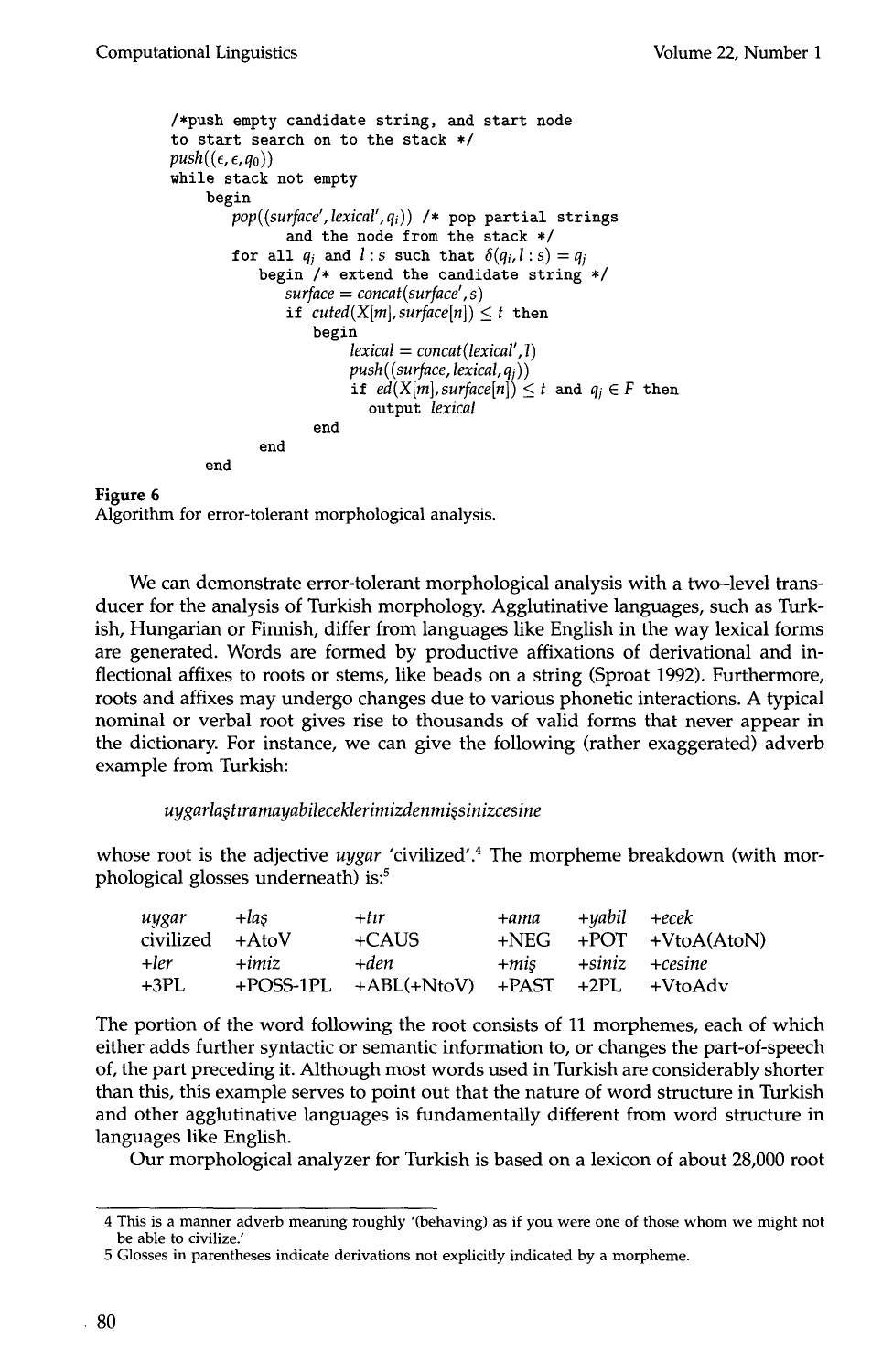words and is a re-implementation, using Xerox two-level transducer technology (Karttunen and Beesley 1992), of an earlier version of the same description by the author (Oflazer 1993) (using the PC-KIMMO environment [Antworth 1990]). This description of Turkish morphology has 31 two-level rules that implement the morphographemic phenomena, such as vowel harmony and consonant changes across morpheme boundaries, and about 150 additional rules, again based on the two-level formalism, that fine-tune the morphotactics by enforcing long-distance feature sequencing and cooccurrence constraints. They also enforce constraints imposed by standard alternation linkage among various lexicons to implement the paradigms. Turkish morphotactics is circular, due to the presence of a relativization suffix in the nominal paradigm and multiple causative suffixes in the verb paradigm. There is also considerable linkage between nominal and verbal morphotactics, because derivational suffixation is productive. The minimized finite-state transducer constructed by composing the transducers for root lexicons, morphographemic rules, and morphotactic constraints, has 32,897 states and 106,047 transitions, with an average fan-out of about 3.22 transitions per state (including transitions with null surface symbols). It analyzes a given Turkish lexical form into a sequence of feature-value tuples (instead of the more conventional sequence of morpheme glosses) that are used in a number of natural language applications. The Xerox software allows the resulting finite-state transducer to be exported in a tabular form, which can be imported to other applications.

This transducer has been used as input to an analyzer implementing the errortolerant recognition algorithm in Figure 6. The analyzer first attempts to parse the input with  $t = 0$ , and if it fails, relaxes t up to 2 if it cannot find any parse with a smaller t. It can process about 150 (correct) forms a second on a SPARCstation 10/41.<sup>6</sup> Below, we provide a transcript of a run:<sup>7</sup>

```
ENTER WORD > eva 
Threshold 0 ... 1 ...
ela => ((CAT 
ADJ)(ROOT ela)) 
evla => ((CAT 
ADJ)(ROOT evla)) 
ava => ((CAT 
NOUN)(ROOT av)(AGR 3SG)(POSS NONE)(CASE DAT)) 
deva => ((CAT NOUN)(ROOT 
deva)(AGR 3SG)(POSS NONE)(CASE NOM)) 
eda => ((CAT NOUN)(ROOT 
eda)(AGR 3SG)(POSS NONE)(CASE NOM)) 
ela => ((CAT NOUN)(ROOT 
ela)(AGR 3SG)(POSS NONE)(CASE NOM)) 
enva => ((CAT NOUN)(ROOT 
enva)(AGR 3SG)(POSS NONE)(CASE NOM)) 
reva                       ((CAT NOUN)(ROOT reva)(AGR 3SG)(POSS NONE)(CASE NOM))
evi                     ((CAT NOUN)(ROOT ev)(AGR 3SG)(POSS NONE)(CASE ACC))
eve                        ((CAT NOUN)(ROOT ev)(AGR 3SG)(POSS NONE)(CASE DAT))
ev => ((CAT NOUN)(ROOT 
ev)(AGR 3SG)(POSS NONE)(CASE NOM)) 
evi                     ((CAT NOUN)(ROOT ev)(AGR 3SG)(POSS 3SG)(CASE NOM))
eza => ((CAT NOUN)(ROOT 
eza)(AGR 3SG)(POSS NONE)(CASE NOM)) 
leva                     ((CAT NOUN)(ROOT leva)(AGR 3SG)(POSS NONE)(CASE NOM))
neva => ((CAT NOUN)(ROOT 
neva)(AGR 3SG)(POSS NONE)(CASE NOM)) 
ova => ((CAT NOUN)(ROOT 
ova)(AGR 3SG)(POSS NONE)(CASE NOM)) 
ova                       ((CAT VERB)(ROOT ov)(SENSE POS)(MOOD OPT)(AGR 3SG))
```
 $ENTER$  WORD > akıllınnikiler

<sup>6</sup> No attempt was made to compress the finite-state recognizer. The Xerox *infl* program working on the proprietary compressed representation of the same transducer can process about 1,000 forms/sec on the same platform.

<sup>7</sup> The outputs have been slightly edited for formatting. The feature names denote the usual morphosyntactic features. C0NV denotes derivations to the category indicated by the second token with a suffix or derivation type denoted by the third token, if any.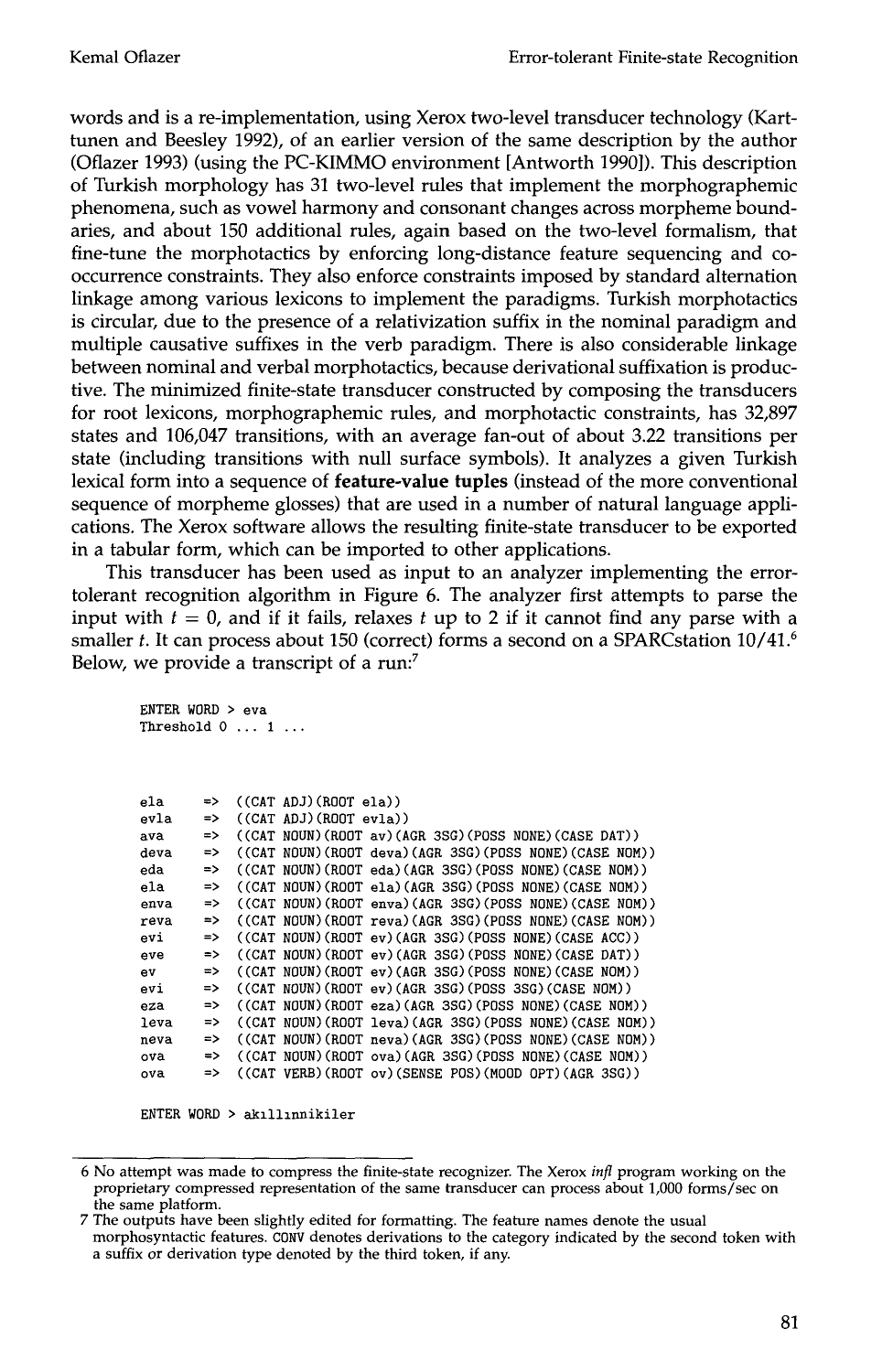Threshold 0 ... i ... 2 ... akıllınınkiler => ((CAT NOUN)(ROOT ak11)(CONV ADJ LI) akıllınınkiler => ((CAT NUUN)(ROUT akil)(CONV ADJ LI) ak1111ndakiler => ((CAT NOUN)(ROOT akxl)(CONV ADJ LI) (CONV NOUN)(AGR 3SG) (POSS NONE)(CASE GEN) (CONV PRONOUN REL)(AGR 3PL)(POSS NONE)(CASE NOM)) (CONV NOUN)(AGR 3SG)(POSS 2SG)(CASE GEN) (CONV PRONOUN REL)(AGR 3PL)(POSS NONE)(CASE NOM)) (CONV NOUN)(AGR 3SG)(POSS 2SG)(CASE LOC) (CONV ADJ REL) (CONV NOUN)(AGR 3PL)(POSS NONE)(CASE NOM)) ENTER WORD > eviminkinn Threshold 0 ... 1 ... eviminkini => ((CAT NOUN)(ROOT ev)(AGR 3SG)(POSS ISG)(CASE GEN) (CONV PRONOUN REL)(AGR 3SG)(POSS NONE)(CASE ACC)) eviminkine => ((CAT NOUN)(ROOT ev)(AGR 3SG)(POSS ISG)(CASE GEN) (CONV PRONOUN REL)(AGR 3SG)(POSS NONE)(CASE DAT)) eviminkinin => ((CAT NOUN)(ROOT ev)(AGR 3SG)(PGSS lSG)(CASE GEN) (CONV PRONOUN REL)(AGR 3SG)(POSS NONE)(CASE GEN)) ENTER WORD > teeplerdeki Threshold 0 ... 1 ... tepelerdeki => ((CAT NOUN)(ROOT tepe)(AGR 3PL)(POSS NONE)(CASE LOC) (CONV ADJ REL)) teyplerdeki => ((CAT NOUN)(ROOT teyb)(AGR 3PL)(POSS NONE)(CASE LOC) (CONV ADJ REL)) ENTER WORD > uygarlaştıramadıklarmıızdanmışsınızcasına Threshold 0 ... 1 ...  $uygar$ laştıramadıklarımızdanmışsınızcasına => ((CAT ADJ)(ROOT uygar)(CONV VERB LAS)(VOICE CAUS)(SENSE NEG) (CONV ADJ DIK)(AGR 3PL)(POSS IPL)(CASE ABL) (CONV VERB)(TENSE NARR-PAST)(AGR 2PL) (CONV ADVERB CASINA)(TYPE MANNER)) ENTER WORD > okatulna Threshold  $0 \ldots 1 \ldots 2 \ldots$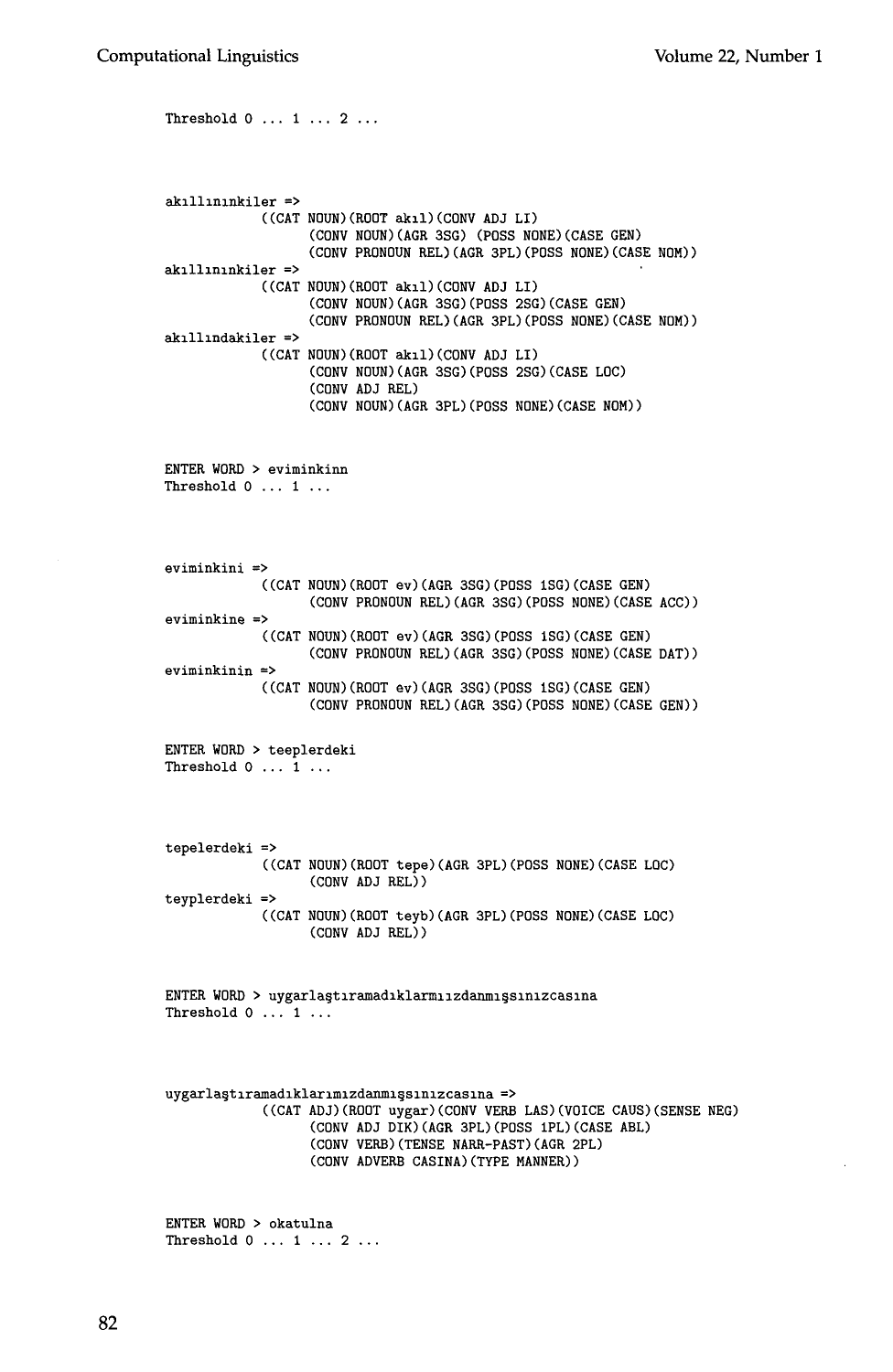```
okutulma => 
             ((CAT 
VERB)(RODT oku)(VOICE CAUS)(VOICE PASS)(SENSE NEG) 
okutulma => 
             ((CAT 
VERB)(ROOT oku)(VOICE CAUS)(VOICE PASS)(SENSE POS) 
okutulan => 
             ((CAT 
VEKB)(ROOT oku)(VOICE CAUS)(VOICE PASS)(SENSE POS) 
okutulana => 
             ((CAT 
VERB)(ROOT oku)(VOICE CAUS)(VOICE PASS)(SENSE POS) 
okutulsa => ((CAT 
VERB)(ROOT oku)(VOICE CAUS)(VOICE PASS)(SENSE POS) 
okutula => 
                   (MOOD IMP)(AGR=2SG)) 
                   (CONV NOUN MA)(TYPE INFINITIVE) 
                   (AGE 3SG)(POSS NONE)(CASE NOM)) 
                   (CONV ADJ YAN)) 
                   (CONV ADJ YAN)(CONV NOUN)(AGR 3SG)(POSS NONE)(CASE DAT)) 
                   (MOOD COND)(AGE 3SG)) 
            (CAT VERB)(ROOT oku)(VOICE CAUS)(VOICE PASS)(SENSE POS) 
                   (MOOD OPT)(AGR 3SG))
```
In an application context, the candidates that are generated by such a morphological analyzer can be disambiguated or filtered to a certain extent by constraint-based tagging techniques (see Oflazer and Kuru6z 1994; Voutilainen and Tapanainen 1993) that take into account syntactic context for morphological disambiguation.

# **4. Applications to Spelling Correction**

Spelling correction is an important application for error-tolerant recognition. There has been substantial work on spelling correction (see the excellent review by Kukich [1992]). All methods essentially enumerate plausible candidates that resemble the incorrect word, and use additional heuristics to rank the results.<sup>8</sup> Most techniques assume a word list of all words in the language. These approaches are suitable for languages like English, for which it is possible to enumerate such a list. They are not directly suitable or applicable to languages like German, which have very productive compounding, or agglutinative languages like Finnish, Hungarian, or Turkish, in which the concept of a word is much larger than what is normally found in a word list. For example, Finnish nouns have about 2,000 distinct forms, while Finnish verbs have about 12,000 forms (Gazdar and Mellish 1989, 59-60). Turkish is similar: nouns, for instance, may have about 170 different forms, not counting the forms for adverbs, verbs, adjectives, or other nominal forms, generated (sometimes circularly) by derivational suffixes. Hankamer (1989) gives much higher figures (in the millions) for Turkish; presumably he took derivations into account in his calculations.

Some recent approaches to spelling correction have used morphological analysis techniques. Veronis (1988) presents a method for handling quite complex combinations of typographical and phonographic errors (phonographic errors are the kind usually made by language learners using computer-aided instruction). This method takes into account phonetic similarity, in addition to standard errors. Aduriz et al. (1993) present a two-level morphology approach to spelling correction in Basque. They use twolevel rules to describe common insertion and deletion errors, in addition to the twolevel rules for the morphographemic component. Oflazer and Güzey (1994) present a two-level morphology approach to spelling correction in agglutinative languages using a coarser morpheme-based morphotactic description rather than the finer lexi-

<sup>8</sup> Ranking is dependent on the language, the application, and the error model. It is an important component of the spelling correction problem, but is not addressed in this paper.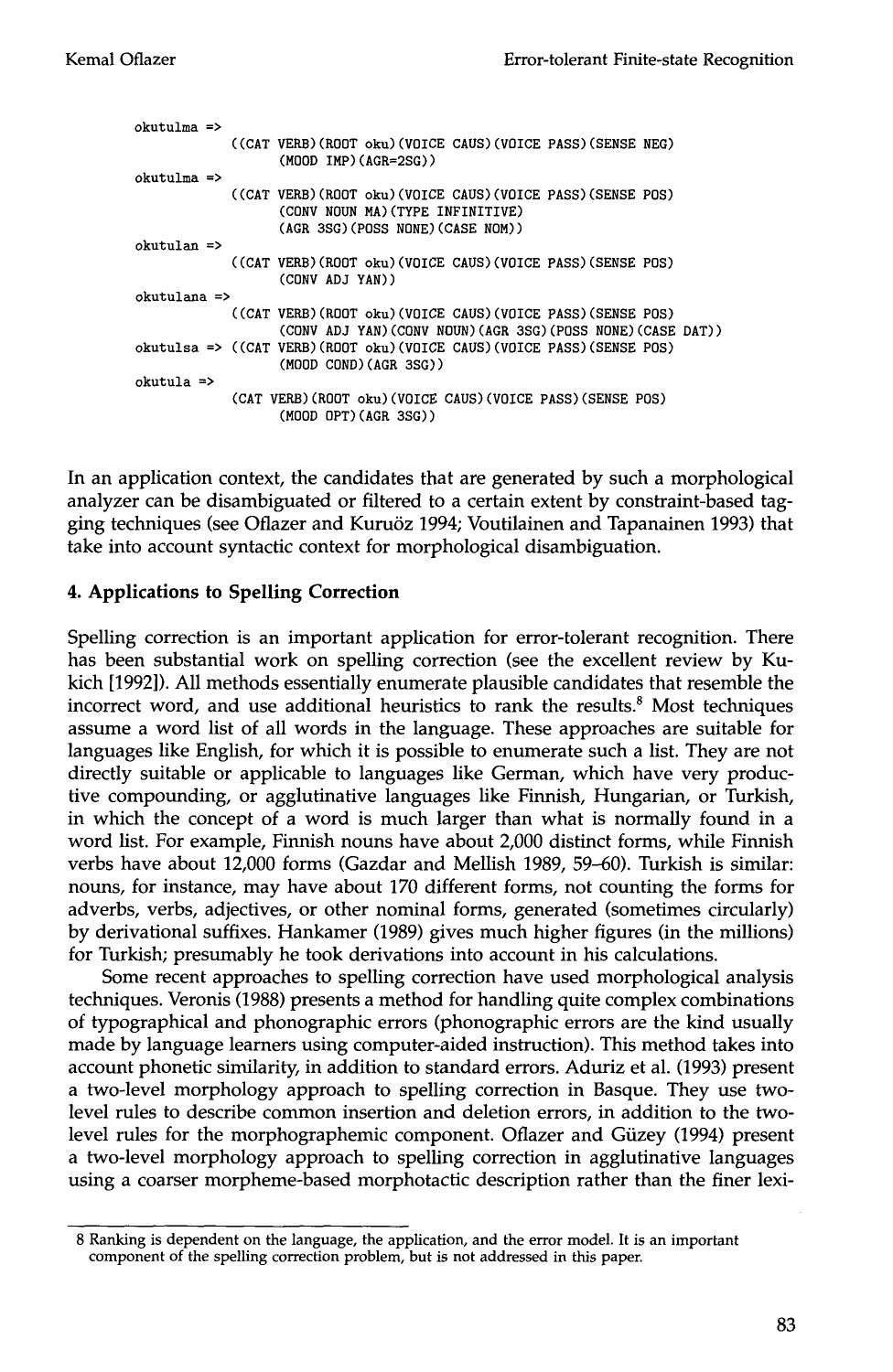

Recognizer for the word list abacus, abacuses, abalone, abandone, abandoned, abandoning **access.** 

A finite-state recognizer for the word list: *abacus, abacuses, abalone, abandone, abandoned, abandoning, access.* 

cal/surface symbol approach presented here. The approach presented in Oflazer and Güzey 1994 generates a valid sequence of the lexical forms of root and suffixes and uses a separate morphographemic component that implements the two-level rules to derive surface forms. However, that approach is very slow, mainly because of the underlying PC-KIMMO morphological analysis and generation system, and cannot deal with compounding because of its approach to root selection. More recently, Bowden and Kiraz (1995) have used a multitape morphological analysis technique for spelling correction in Semitic languages which, in addition to insertion, deletion, substitution, and transposition errors, allows for various language-specific errors.

For languages like English, all inflected forms can be included in a word list, which can be used to construct a finite-state recognizer structured as a standard letter-tree recognizer (with an acyclic graph) as shown in Figure 7. Error-tolerant recognition can be applied to this finite-state recognizer. Furthermore, transducers for morphological analysis can be used for spelling correction, so the same algorithm can be applied to any language whose morphology has been described using such transducers. We demonstrate the application of error-tolerant recognition to spelling correction by constructing finite-state recognizers in the form of letter trees from large word lists that contain root and inflected forms of words for 10 languages, obtained from a number of resources on the Internet (Table 1). The Dutch, French, German, English (two different lists), Italian, Norwegian, Swedish, Danish, and Spanish word lists contained some or all inflected forms in addition to the basic root forms. The Finnish word list contained unique word forms compiled from a corpus, although the language is agglutinative.

For edit distance thresholds 1, 2, and 3, we selected 1,000 words at random from each word list and perturbed them by random insertions, deletions, replacements, and transpositions, so that each misspelled word had the required edit distance from the correct form. Kukich (1992), citing a number of studies, reports that typically 80% of misspelled words contain a single error of one of the unit operations, although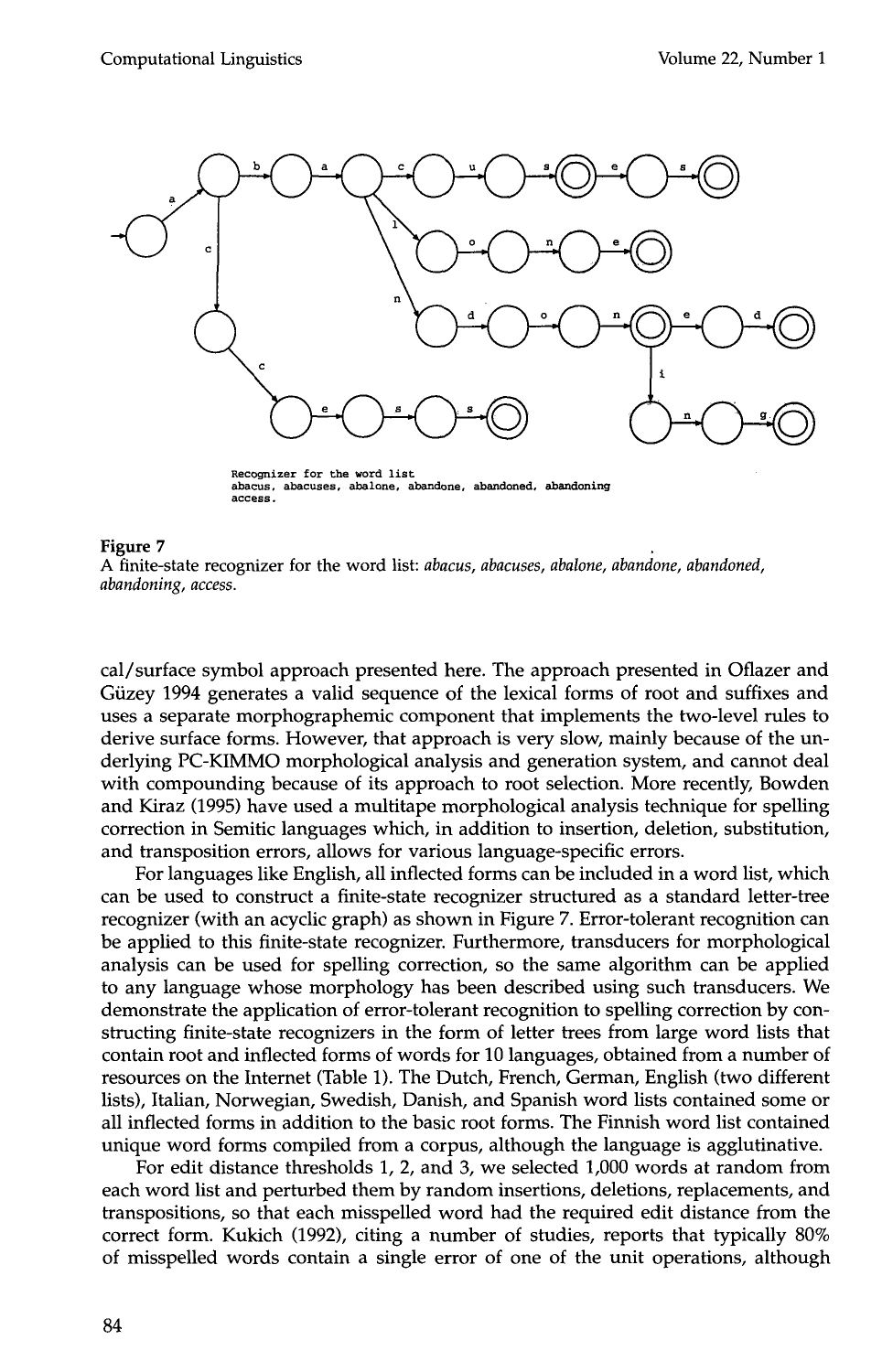**Table 1** 

| Language  | Words   | <b>Arcs</b> | Average<br>Word<br>Length | Maximum<br>Word<br>Length | Average<br>Fan-out |
|-----------|---------|-------------|---------------------------|---------------------------|--------------------|
| Finnish   | 276,448 | 968.171     | 12.01                     | 49                        | 1.31               |
| English-1 | 213,557 | 741,835     | 10.93                     | 25                        | 1.33               |
| Dutch     | 189.249 | 501.822     | 11.29                     | 33                        | 1.27               |
| German    | 174.573 | 561.533     | 12.95                     | 36                        | 1.27               |
| French    | 138.257 | 286.583     | 9.52                      | 26                        | 1.50               |
| English-2 | 104,216 | 265,194     | 10.13                     | 29                        | 1.40               |
| Spanish   | 86.061  | 257,704     | 9.88                      | 23                        | 1.40               |
| Norwegian | 61,843  | 156,548     | 9.52                      | 28                        | 1.32               |
| Italian   | 61,183  | 115,282     | 9.36                      | 19                        | 1.84               |
| Danish    | 25,485  | 81.766      | 10.18                     | 29                        | 1.27               |
| Swedish   | 23,688  | 67.619      | 8.48                      | 29                        | 1.36               |

| TADIE T                               |  |  |  |
|---------------------------------------|--|--|--|
| Statistics about the word lists used. |  |  |  |

#### **Table** 2

Correction Statistics for Threshold 1.

| Language      | Average<br>Misspelled<br>Word<br>Length | Average<br>Correction<br>Time<br>(msec) | <b>Average Time</b><br>to First<br>Solution<br>(msec) | Average<br>Number of<br><b>Solutions</b><br>Found | Average<br>$%$ of<br><b>Space</b><br>Searched |
|---------------|-----------------------------------------|-----------------------------------------|-------------------------------------------------------|---------------------------------------------------|-----------------------------------------------|
| Finnish       | 11.08                                   | 45.45                                   | 25.02                                                 | 1.72                                              | 0.21                                          |
| English-1     | 9.98                                    | 26.59                                   | 12.49                                                 | 1.48                                              | 0.19                                          |
| Dutch         | 10.23                                   | 20.65                                   | 9.54                                                  | 1.65                                              | 0.20                                          |
| German        | 11.95                                   | 27.09                                   | 14.71                                                 | 1.48                                              | 0.20                                          |
| French        | 10.04                                   | 15.16                                   | 6.09                                                  | 1.70                                              | 0.28                                          |
| English-2     | 9.26                                    | 17.13                                   | 7.51                                                  | 1.77                                              | 0.35                                          |
| Spanish       | 8.98                                    | 18.26                                   | 7.91                                                  | 1.63                                              | 0.37                                          |
| Norwegian     | 8.44                                    | 16.44                                   | 6.86                                                  | 2.52                                              | 0.62                                          |
| Italian       | 8.43                                    | 9.74                                    | 4.30                                                  | 1.78                                              | 0.46                                          |
| Danish        | 8.78                                    | 14.21                                   | 1.98                                                  | 2.25                                              | 1.00                                          |
| Swedish       | 7.57                                    | 16.78                                   | 8.87                                                  | 2.83                                              | 1.57                                          |
| Turkish (FSR) | 8.63                                    | 17.90                                   | 7.41                                                  | 4.92                                              | 1.23                                          |

in specific applications the percentage of such errors is lower. Our earlier study of an error model developed for spelling correction in Turkish indicated similar results (Oflazer and Güzey 1994).

Tables 2, 3, and 4 present the results from correcting these misspelled word lists for edit distance thresholds 1, 2, and 3, respectively. The runs were performed on a SPARCstation 10/41. The second column in these tables gives the average length of the misspelled string in the input list. The third column gives the time in milliseconds to generate *all* solutions, while the fourth column gives the time to find the first solution. The fifth column gives the average number of solutions generated from the given misspelled strings with the given edit distance. Finally, the last column gives the percentage of the search space (that is, the ratio of forward-traversed arcs to the total number of arcs) that is searched when generating all the solutions.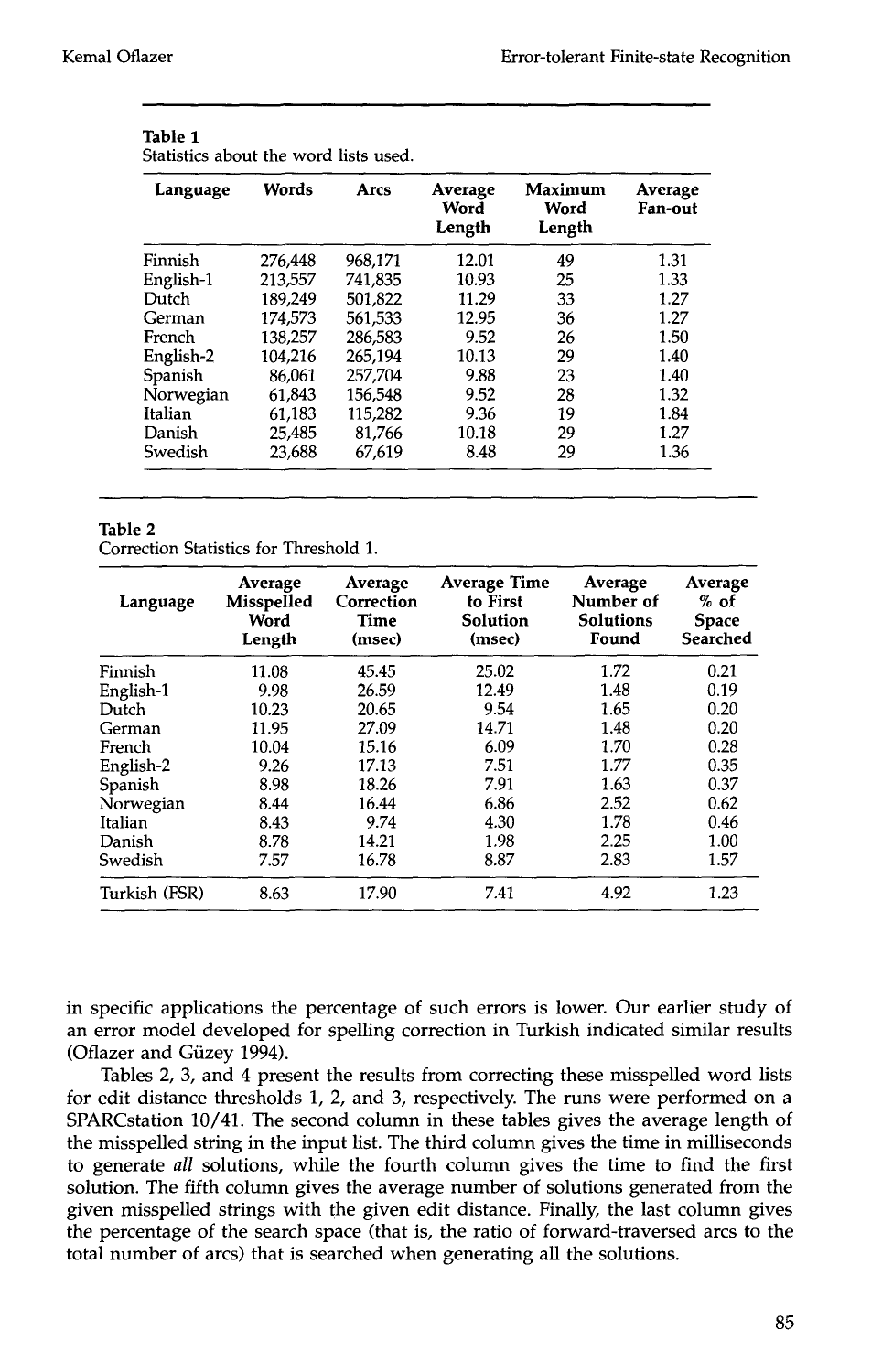| Language      | Average<br>Misspelled<br>Word<br>Length | Average<br>Correction<br><b>Time</b><br>(msec) | <b>Average Time</b><br>to First<br>Solution<br>(msec) | Average<br>Number of<br><b>Solutions</b><br>Found | Average<br>$%$ of<br><b>Space</b><br>Searched |
|---------------|-----------------------------------------|------------------------------------------------|-------------------------------------------------------|---------------------------------------------------|-----------------------------------------------|
| Finnish       | 11.05                                   | 312.26                                         | 162.49                                                | 13.54                                             | 1.30                                          |
| English-1     | 9.79                                    | 232.56                                         | 108.69                                                | 7.90                                              | 1.51                                          |
| Dutch         | 10.24                                   | 148.62                                         | 68.19                                                 | 9.35                                              | 1.25                                          |
| German        | 12.05                                   | 169.88                                         | 96.55                                                 | 3.33                                              | 1.14                                          |
| French        | 9.88                                    | 95.07                                          | 37.52                                                 | 6.99                                              | 1.44                                          |
| English-2     | 9.12                                    | 129.29                                         | 55.64                                                 | 12.56                                             | 2.28                                          |
| Spanish       | 8.78                                    | 125.35                                         | 48.80                                                 | 10.24                                             | 2.49                                          |
| Norwegian     | 8.36                                    | 112.06                                         | 42.13                                                 | 27.27                                             | 3.47                                          |
| Italian       | 8.41                                    | 57.87                                          | 25.09                                                 | 8.09                                              | 2.36                                          |
| Danish        | 9.15                                    | 82.39                                          | 34.80                                                 | 13.25                                             | 4.23                                          |
| Swedish       | 7.44                                    | 90.59                                          | 16.47                                                 | 36.37                                             | 6.84                                          |
| Turkish (FSR) | 8.59                                    | 164.81                                         | 57.87                                                 | 55.12                                             | 11.12                                         |

| Table 3 |  |                                       |  |
|---------|--|---------------------------------------|--|
|         |  | Correction Statistics for Threshold 2 |  |

## **Table** 4

Correction Statistics for Threshold 3.

| Language      | Average<br><b>Misspelled</b><br>Word<br>Length | Average<br>Correction<br><b>Time</b><br>(msec) | <b>Average Time</b><br>to First<br>Solution<br>(msec) | Average<br>Number of<br><b>Solutions</b><br>Found | Average<br>$%$ of<br><b>Space</b><br>Searched |
|---------------|------------------------------------------------|------------------------------------------------|-------------------------------------------------------|---------------------------------------------------|-----------------------------------------------|
| Finnish       | 11.08                                          | 1217.56                                        | 561.70                                                | 157.39                                            | 3.86                                          |
| English-1     | 9.73                                           | 1001.43                                        | 413.60                                                | 87.09                                             | 5.30                                          |
| Dutch         | 10.30                                          | 610.52                                         | 256.90                                                | 71.89                                             | 4.07                                          |
| German        | 11.82                                          | 582.45                                         | 305.80                                                | 21.39                                             | 3.14                                          |
| French        | 9.99                                           | 349.41                                         | 122.38                                                | 41.58                                             | 4.00                                          |
| English-2     | 9.36                                           | 519.83                                         | 194.69                                                | 97.24                                             | 6.97                                          |
| Spanish       | 8.90                                           | 507.46                                         | 176.77                                                | 88.31                                             | 7.79                                          |
| Norwegian     | 8.47                                           | 400.57                                         | 125.52                                                | 199.72                                            | 8.98                                          |
| Italian       | 8.34                                           | 198.79                                         | 66.80                                                 | 55.47                                             | 6.41                                          |
| Danish        | 9.25                                           | 228.55                                         | 47.9                                                  | 97.85                                             | 8.69                                          |
| Swedish       | 7.69                                           | 295.14                                         | 36.89                                                 | 267.51                                            | 14.70                                         |
| Turkish (FSR) | 8.57                                           | 907.02                                         | 63.59                                                 | 442.17                                            | 60.00                                         |

# **4.1 Spelling Correction for Agglutinative Word Forms**

The transducer for Turkish developed for morphological analysis, using the Xerox software, was also used for spelling correction. However, the original transducer had to be simplified into a recognizer for two reasons. First, for morphological analysis, the concurrent generation of the lexical gloss string requires that occasional transitions with an empty surface symbol be taken to generate the gloss properly. Secondly, in morphological analysis, a given surface form may have many morphological interpretations. This diversity must be accounted for in morphological processing. In spelling correction, however, the presentation of only one surface form is sufficient. To remove all empty transitions and analyses with the same surface form from the Turkish transducer, a recognizer recognizing only the surface forms was extracted using the Xerox tool *ifsm.* The resulting recognizer had 28,825 states and 118,352 transitions labeled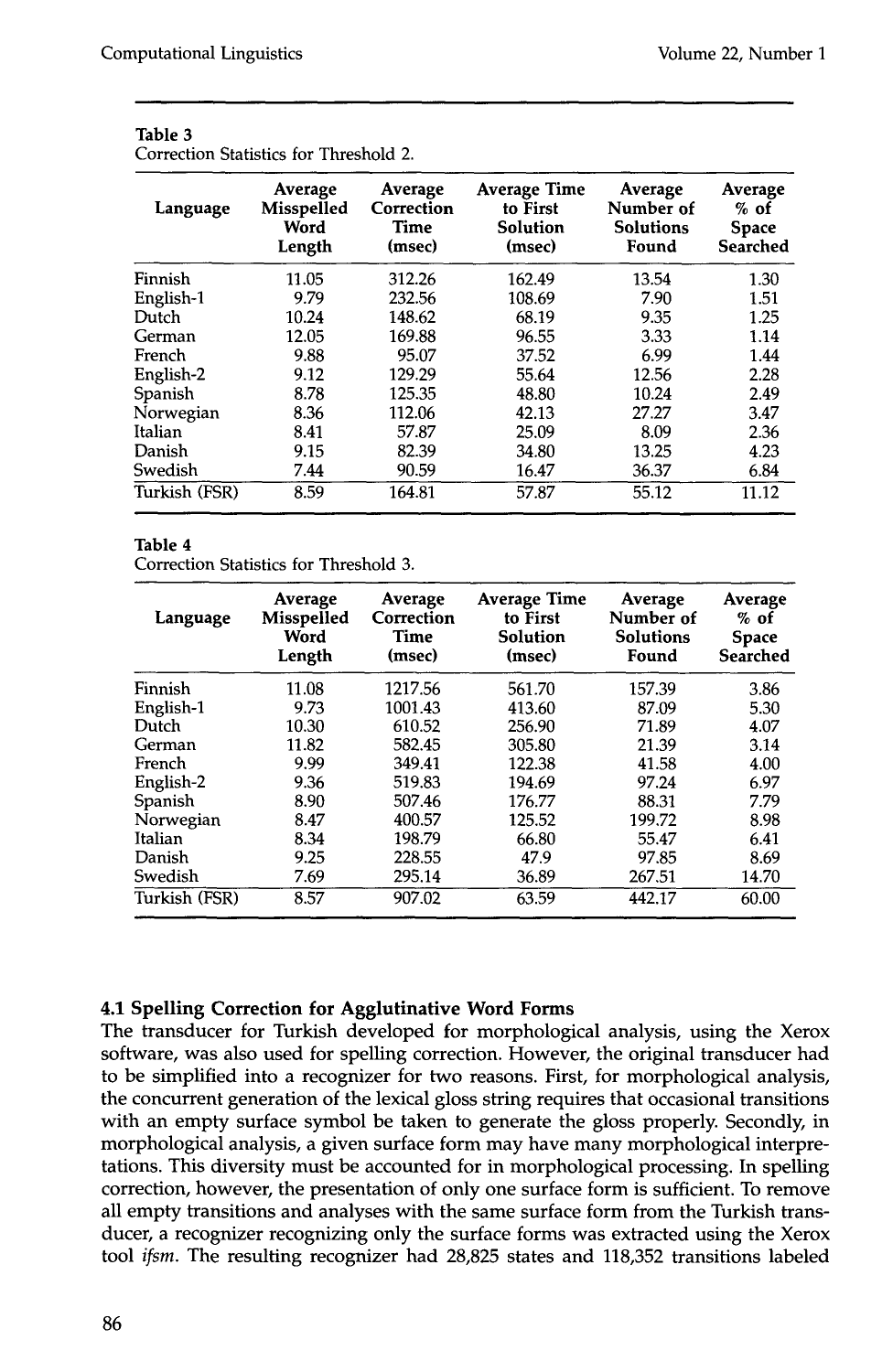with just surface symbols. The average fan-out of the states in this recognizer was about 4. This transducer was then used to perform spelling correction experiments in Turkish.

In the first set of experiments, three word lists of 1,000 words each were generated from a Turkish corpus, and words were perturbed as described before, for error thresholds of 1, 2, and 3, respectively. The results for correcting these words are presented in the last rows (labeled Turkish [FSR]) of the tables above. It should be noted that the percentage of search space searched may not be very meaningful in this case since the same transitions may be taken in the forward direction more than once.

In a separate experiment that would simulate a real correction application, about 3,000 misspelled Turkish words (again compiled from a corpus) were processed by successively relaxing the error threshold starting with  $t = 1$ . Of this set of words, 79.6% had an edit distance of 1 from the intended correct form, while 15.0% had an edit distance of 2, and 5.4% had an edit distance of 3 or more. The average length of the incorrect strings was 9.63 characters. The average correction time was 77.43 milliseconds (with 24.75 milliseconds for the first solution). The average number of candidates offered per correction was 4.29, with an average of 3.62% of the search space being traversed, indicating that this is a very viable approach for real applications. For comparison, the same recognizer running as a spell checker  $(t = 0)$  can process correct forms at a rate of about 500 words/sec.

# **5. Conclusions**

This paper has presented an algorithm for error-tolerant finite-state recognition that enables a finite-state recognizer to recognize strings that deviate mildly from some string in the underlying regular set. Results of its application to error-tolerant morphological analysis and candidate generation in spelling correction were also presented. The approach is very fast and applicable to any language with a list of root and inflected forms, or with a finite-state transducer recognizing or analyzing its word forms. It differs from previous error-tolerant finite-state recognition algorithms in that it uses a given finite-state machine, and is more suitable for applications where the number of patterns (or the finite-state machine) is large and the string to be matched is small.

In some cases, however, the proposed approach may not be efficient and may be augmented with language-specific heuristics: For instance, in spelling correction, users (at least in Turkey, as indicated by our error model [Oflazer and Gfizey 1994]) usually replace non-ASCII characters with their nearest ASCII equivalents because of inconveniences such as nonstandard keyboards, or having to input the non-ASCII characters using a sequence of keystrokes. In the last spelling correction experiment for Turkish, almost all incorrect forms with an edit distance of 3 or more had three or more non-ASCII Turkish characters, all of which were rendered with the nearest ASCII version (e.g., *yaşgünümüzde* (on our birthday) was written as *yasgunumuzde*). These forms could surely be found with appropriate edit distance thresholds, but at the cost of generating many words containing more substantial errors. Under these circumstances, one may use language-specific heuristics first, before resorting to error-tolerant recognition, along the lines suggested by morphological-analysis-based approaches (Aduriz et al. 1993; Bowden and Kiraz 1995).

Although the method described here does not handle erroneous cases where omission of space characters causes joining of otherwise correct forms (such as *inspite of),*  such cases may be handled by augmenting the final state(s) of the recognizers with a transition for space characters and ignoring all but one of such space characters in the edit distance computation.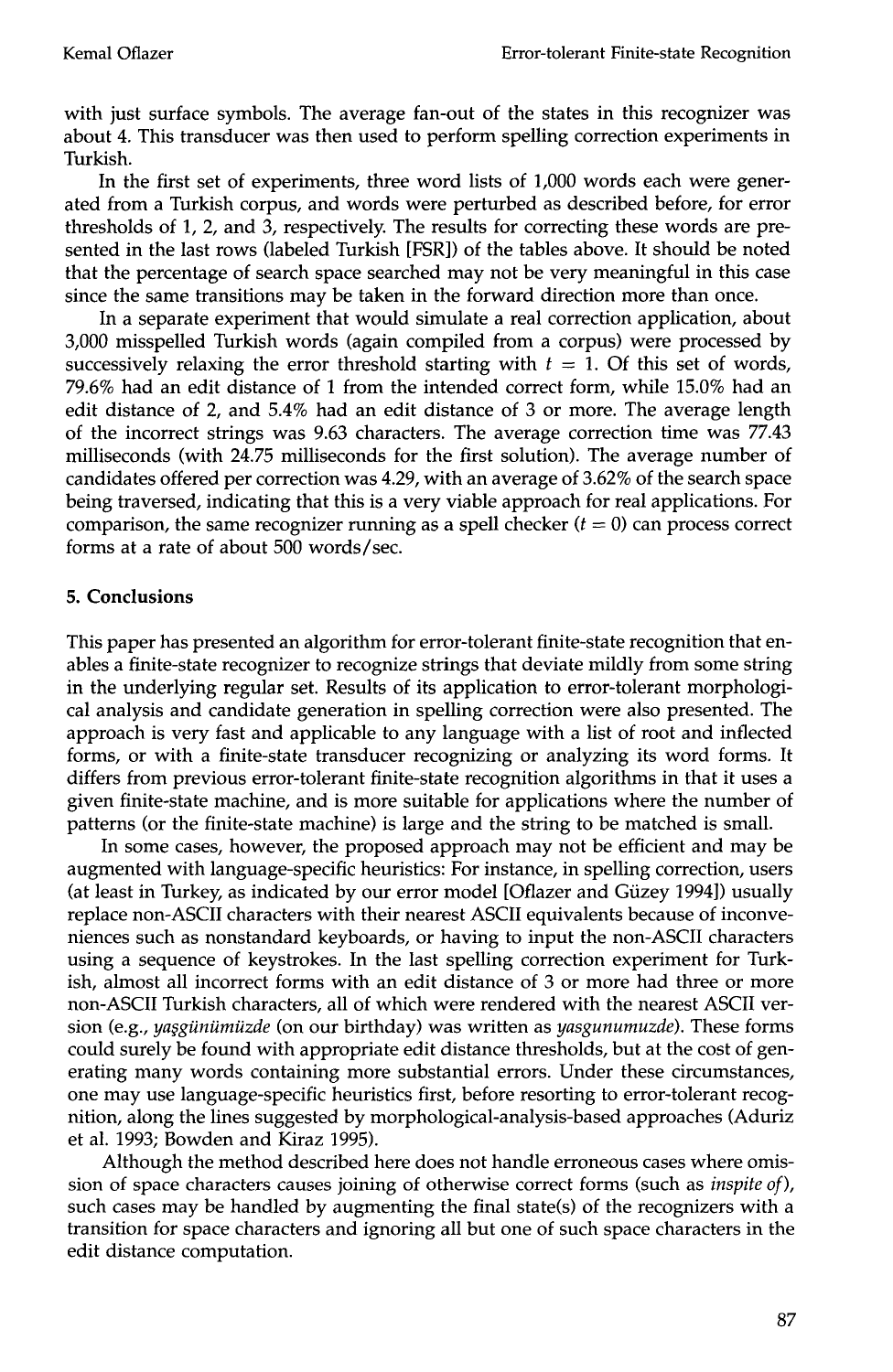#### **Acknowledgments**

This research was supported in part by a NATO Science for Stability Grant TU-LANGUAGE. I would like to thank Xerox Advanced Document Systems, and Lauri Karttunen of Xerox Parc and of Rank Xerox Research Centre (Grenoble), for providing the two-level transducer development software. Kemal Olkii and Kurtuluş Yorulmaz of Bilkent University implemented some of the algorithms. I would like to thank the anonymous reviewers for suggestions and comments that contributed to the improvement of the paper in many respects.

#### **References**

- Aduriz, I., et al. (1993). A Morphological Analysis-based Method for Spelling Correction. In *Proceedings, Sixth Conference of the European Chapter of the Association for Computational Linguistics,* Utrecht, The Netherlands, 463-464.
- Antworth, Evan L. (1990). PC-KIMMO: A Two-level Processor for Morphological Analysis. Summer Institute of Linguistics, Dallas, Texas.
- Bowden, Tanya and Kiraz, George A. (1995). A Morphographemic Model for Error Correction in Nonconcatenative Strings. In *Proceedings, 33<sup>rd</sup> Annual Meeting of the Association for Computational Linguistics,*  Boston, MA, 24-30.
- Damerau, E J. (1964). A Technique for Computer Detection and Correction of Spelling Errors. *Communications of the Association for Computing Machinery,* 7(3): **171-176.**
- Du, M. W. and Chang, S. C. (1992). A Model and a Fast Algorithm for Multiple Errors Spelling Correction. *Acta Informatica,* 29: 281-302.
- Gazdar, Gerald and Mellish, Chris. (1989). *Natural Language Processing in PROLOG, An Introduction to Computational Linguistics.*  Addison-Wesley Publishing Company, Reading, MA.
- Hankamer, Jorge. (1989). "Morphological Parsing and the Lexicon." In *Lexical Representation and Process,* edited by W. Marslen-Wilson. MIT Press, 392-408.
- Hopcroft, John E. and Ullman, Jeffrey D. (1979). *Introduction to Automata Theory, Languages, and Computation.*  Addison-Wesley Publishing Company, Reading, MA.
- Karttunen, Lauri. (1994). Constructing Lexical Transducers. In *Proceedings*, 16<sup>th</sup>

*International Conference on Computational Linguistics,* Kyoto, Japan, 1: 406-411, International Committee on Computational Linguistics.

- Karttunen, Lauri and Beesley, Kenneth R. (1992). "Two-level Rule Compiler." Technical Report, XEROX Palo Alto Research Center.
- Karttunen, Lauri; Kaplan, Ronald M.; and Zaenen, Annie. (1992). Two-level Morphology with Composition. In *Proceedings, 15<sup>th</sup> International Conference on Computational Linguistics,* Nantes, France, 1: 141-148. International Committee on Computational Linguistics.
- Kukich, Karen. (1992). Techniques for Automatically Correcting Words in Text. *ACM Computing Surveys,* 24: 377-439.
- Myers, Eugene W. and Miller, Webb. (1989). Approximate Matching of Regular Expressions. *Bulletin of Mathematical Biology,* 51(1): 5-37.
- Oflazer, Kemal. (1993). Two-level Description of Turkish Morphology. In *Proceedings, Sixth Conference of the European Chapter of the Association for Computational Linguistics,* Utrecht, The Netherlands, 472. (A full version appears in *Literary and Linguistic Computing,* 9(2): 137-148.)
- Oflazer, Kemal and Giizey, Cemalettin. (1994). Spelling Correction in Agglutinative Languages. In *Proceedings, 4 th Conference on Applied Natural Language Processing,* Stuttgart, Germany, 194-195.
- Oflazer, Kemal and Kuruöz, İlker. (1994). Tagging and Morphological Disambiguation of Turkish Text. In *Proceedings, 4 th Conference on Applied Natural Language Processing,* Stuttgart, Germany, 144-149.
- Roche, Emmanuel and Schabes, Yves. (1995). Deterministic Part-of-speech Tagging with Finite-state Transducers. *Computational Linguistics,* 21(2): 227-253.
- Schneider, Mordechay; Lim, H.; and Shoaff, William. (1992). The Utilization of Fuzzy Sets in the Recognition of Imperfect Strings. *Fuzzy Sets and Systems,* 49: 331-337.
- Sproat, Richard. (1992). *Morphology and Computation.* MIT Press, Cambridge, MA.
- Veronis, Jean. (1988). Morphosyntactic Correction in Natural Language

Interfaces. In *Proceedings*, 13<sup>th</sup> International *Conference on Computational Linguistics,*  708-713. International Committee on Computational Linguistics.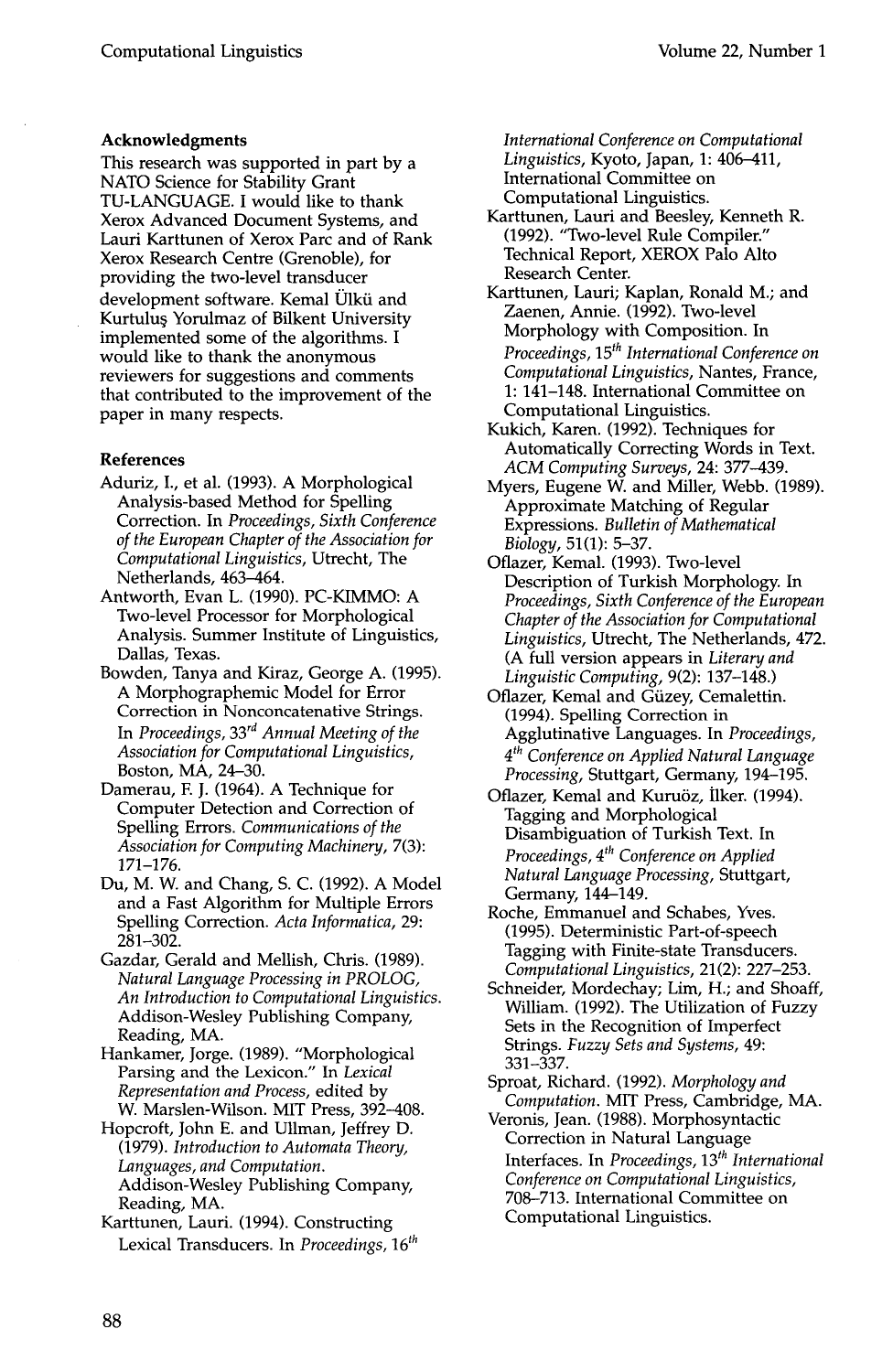Voutilainen, Atro and Tapanainen, Pasi. (1993). Ambiguity Resolution in a Reductionistic Parser. In *Proceedings, Sixth Conference of the European Chapter of the Association for Computational Linguistics,* 

Utrecht, The Netherlands, 394-403. Wu, Sun and Manber, Udi. (1991). "Fast Text Searching with Errors." Technical Report TR91-11, Department of Computer Science, University of Arizona.